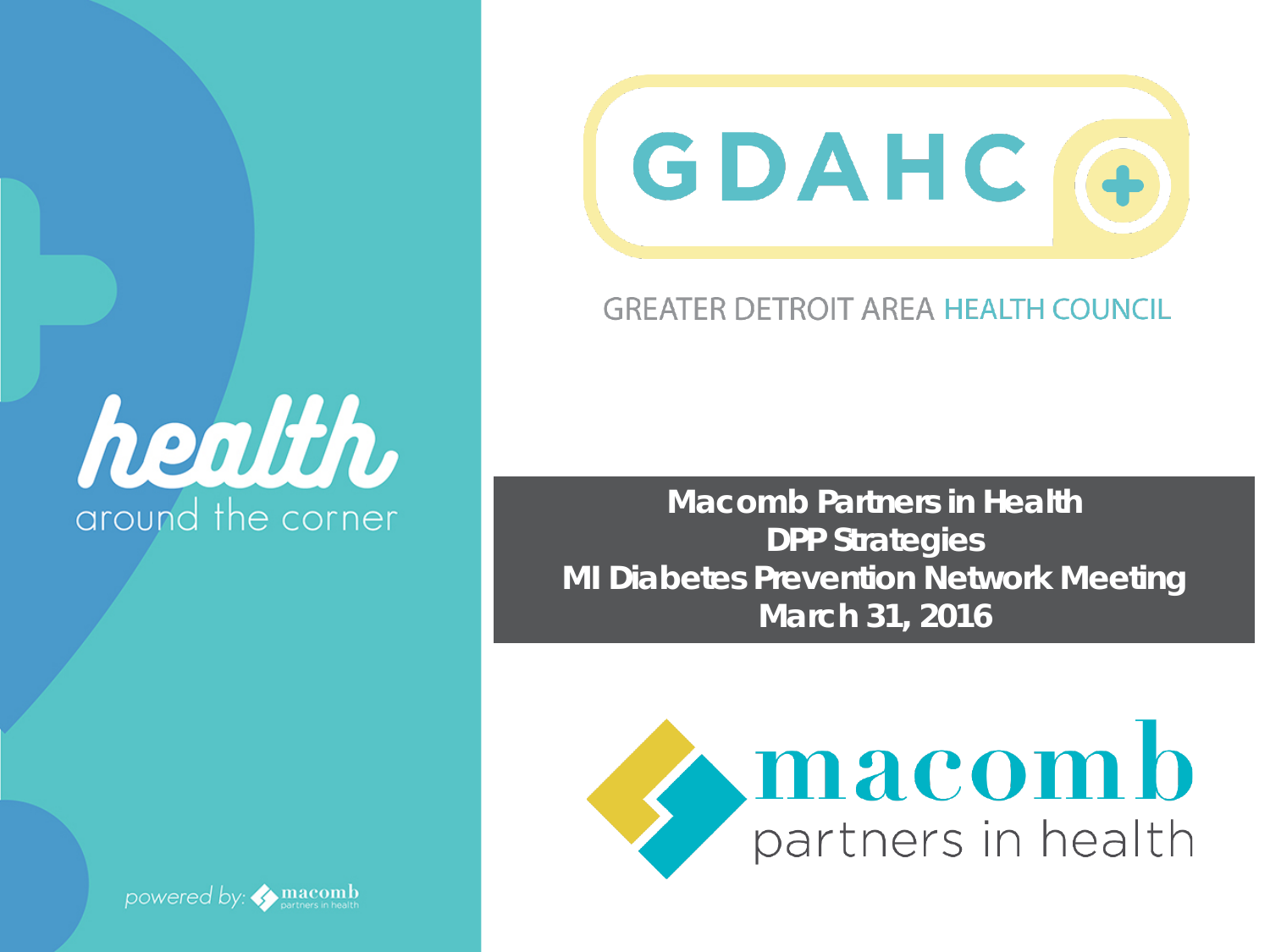

# GDAHC DPP Partners

Partners:

- Henry Ford Macomb Hospital
- Macomb County Health Department
- St. John Providence and Partners In Care Role:
- Identify coaches for training
- Identify host sites for DPP sessions
- Plan for and conduct DPP sessions
- Facilitate appropriate referrals to DPP



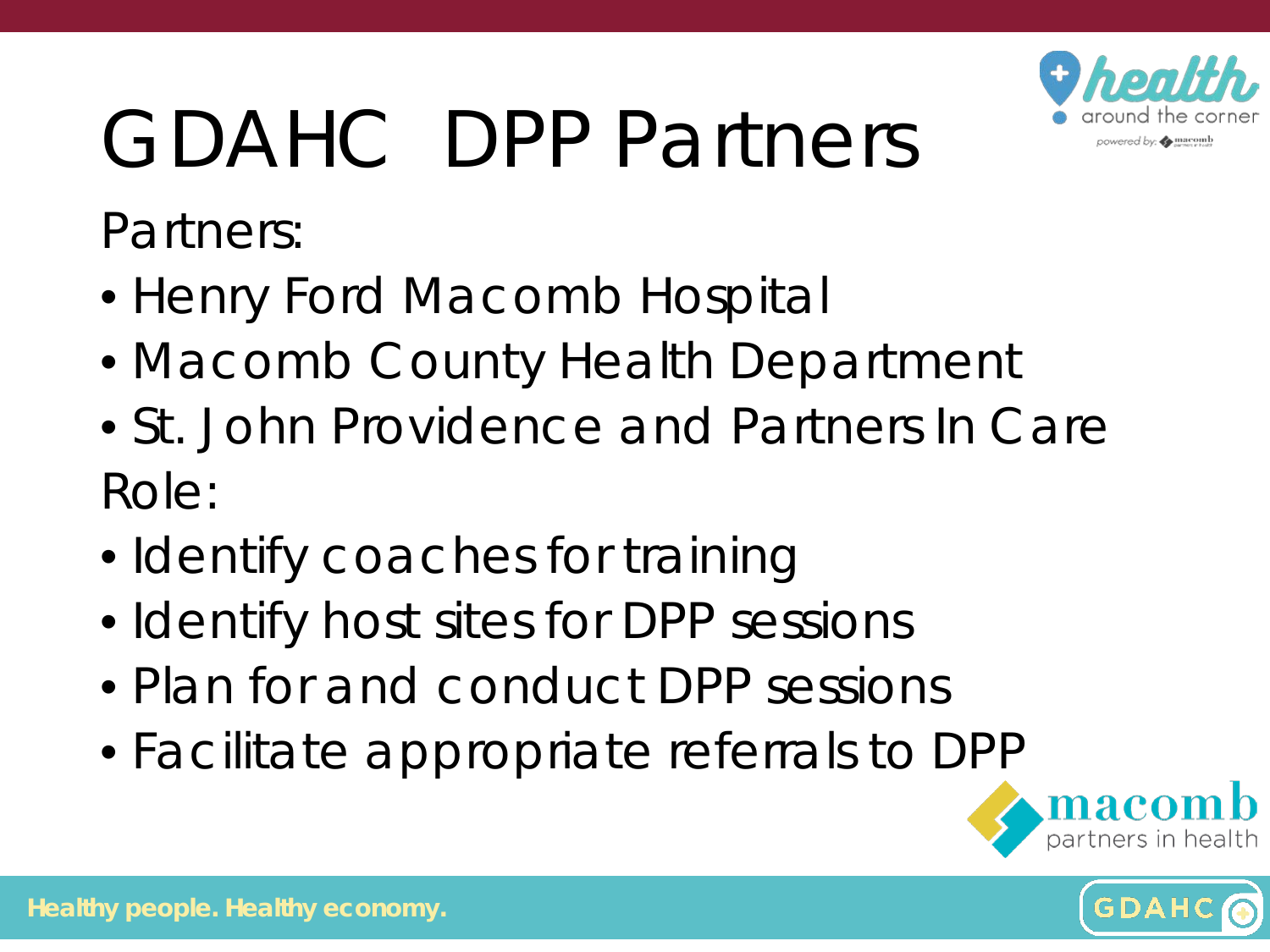

# Promotion Strategies

- Clinical Referrals
	- Provider
	- Identified through Health Systems Intervention
- Cross promotion
	- Walgreen's Brown Bag Events
	- Grocery Store Tours and Cooking Demonstrations
- Posters and flyers at class location (e.g. church, community center, worksite, schools)
- Notice in water bill
- Screenings at community centers
- Community Calendar
- Southeast MI Master List/Map
- CDC website



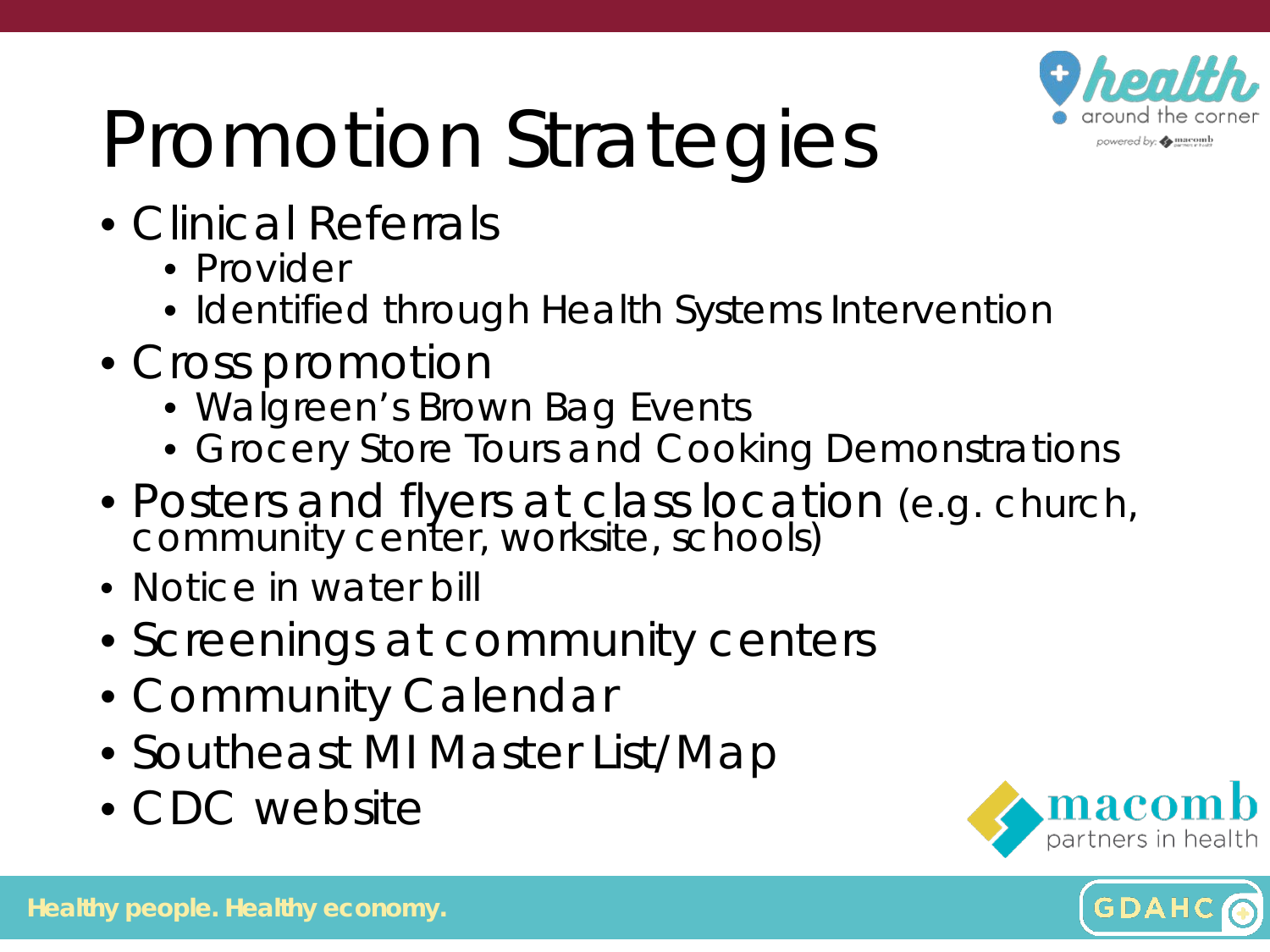## Community Calendar





**Healthy people. Healthy economy.**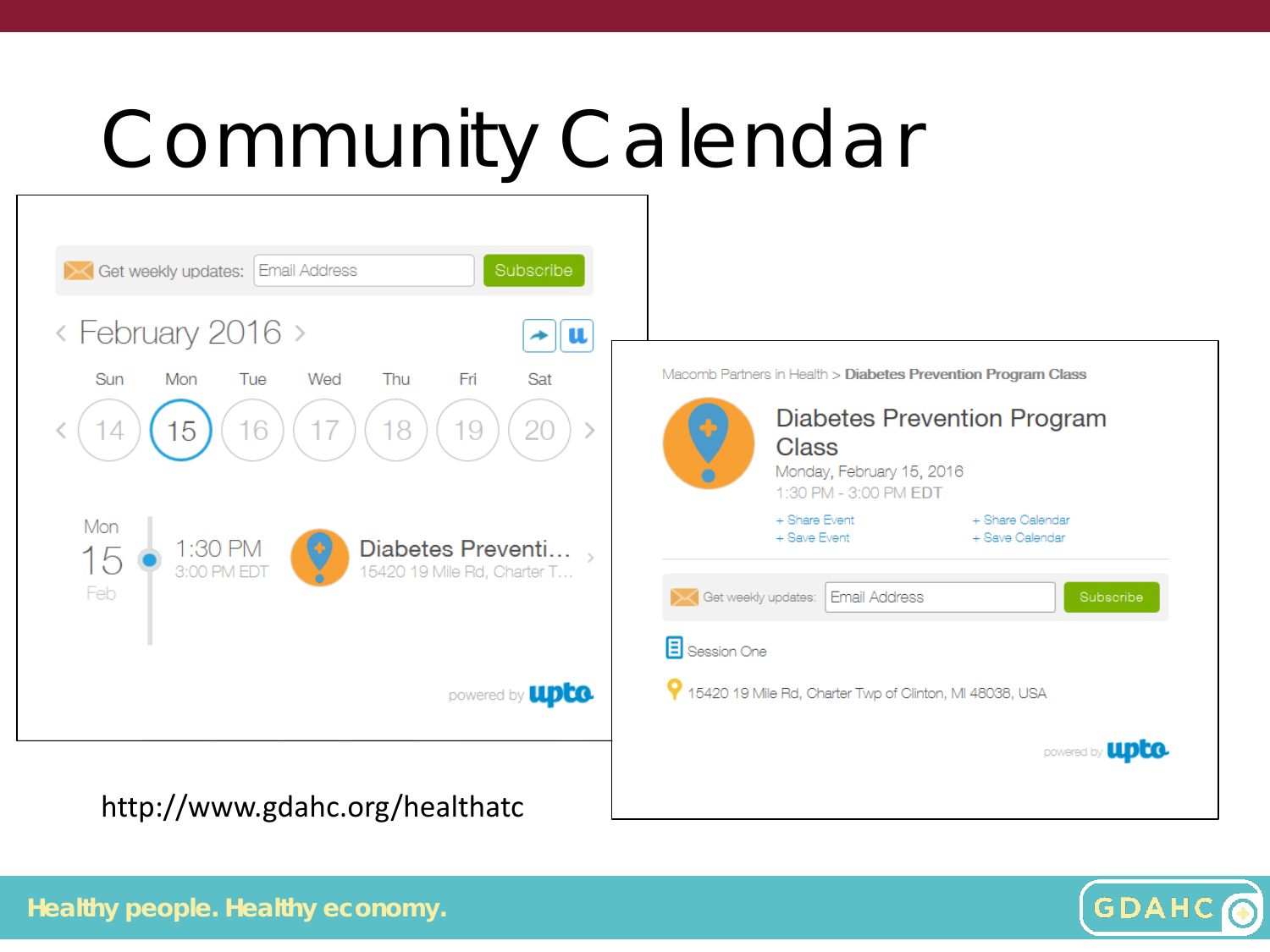#### **Thealth** around the corner SEM Tri-County Master List powered by: macomb

https://docs.google.com/spreadsheet [s/d/1uJD6lBaBhd9XaoqtIQkK\\_FGcU](https://docs.google.com/spreadsheets/d/1uJD6lBaBhd9XaoqtIQkK_FGcUQpGhURzdRGdeismz0w/edit?usp=sharing) QpGhURzdRGdeismz0w/edit?usp=s haring



**RELATED MAPS** 

|                         |                                                                       | <b>Street</b>         |              | Zip  |                  |                              | Phone         |                                   |                                                                                         |
|-------------------------|-----------------------------------------------------------------------|-----------------------|--------------|------|------------------|------------------------------|---------------|-----------------------------------|-----------------------------------------------------------------------------------------|
|                         | <b>Class Location</b>                                                 | <b>Address</b>        | City         | Code | County           | <b>Name</b>                  | <b>Number</b> | <b>Email Address</b>              | Class fee, if any?                                                                      |
| $\overline{a}$          | St Therese of Lisieux Church                                          | 48115 Schoenherr Rd   | Shelby Twp.  |      | 48315 Macomb     | Marian Giacona               | 586-263-2115  | dppregistration@hfhs.org          | N/A                                                                                     |
| $\overline{\mathbf{a}}$ | Rec Auth Roseville & Eastpointe                                       | 18185 Sycamore        | Roseville    |      | 48066 Macomb     | Marian Giacona               | 586-236-2115  | dppregistration@hfhs.org          | N/A                                                                                     |
| 4                       | <b>HFM Med Office Pavilion</b>                                        | 16151 19 Mile Mtg Rm  | Clinton Twp. |      | 48038 Macomb     | Marian Giacona               | 586-263-2115  | dppregistration@hfhs.org          | N/A                                                                                     |
| 5                       | St. Clement of Rome Church                                            | 342 Main St           | Romeo        |      | 48065 Macomb     | Marian Giacona               | 586-263-2115  | dppregistration@hfhs.org          | N/A                                                                                     |
|                         | University of Michigan - North Campus<br>Research Center, Building 16 | 2800 Plymouth Rd      | Ann Arbor    |      | 48109 Washtenaw  | Sam Shopinski                | 734-222-9800  | sshopinski@nkfm.org               | Covered by some insurances. A<br>information session for more info                      |
| $\overline{7}$          | St. Patrick Church                                                    | 711 Rickett Rd        | Brighton     |      | 48116 Livinaston | Sam Shopinski                | 734-222-9800  | sshopinski@nkfm.org               | Covered by some insurances. P<br>information session for more info                      |
| R                       | Advantage Family Health Center                                        | 4669 8 Mile Road      | Warren       |      | 48091 Macomb     | Ashley Mascagni 586-412-6393 |               | ashley.mascagni@macombgov.org N/A |                                                                                         |
| ٩                       | University of Michigan - Flint<br><b>Recreation Center</b>            | 401 Mill St.          | Flint        |      | 48502 Genessee   | Sam Shopinski                | 734-222-9800  | sshopinski@nkfm.org               | Covered by some insurances. P<br>information session for more deta                      |
| 10                      | South Family Med/Neighbors Clinic                                     | 15420 19 Mile Ste 200 | Clinton Twp. |      | 48038 Macomb     | Marian Giacona               | 586-263-2115  | dppregistration@hfhs.org          | N/A                                                                                     |
| 11                      | St. Patrick's Senior Center                                           | 58 Parson St          | Detroit      |      | 48201 Wavne      | Sam Shopinski                | 734-222-9800  | sshopinski@nkfm.org               | Covered by some insurances and<br>funding. Please attend informatio<br>for more detail. |
| 12                      | Love Life Family Christian Center                                     | 17363 Toepfer         | Eastpointe   |      | 48021 Macomb     | Marian Giacona               | 586 263 2115  | mgiacon1@hfhs.org                 | N/A                                                                                     |
| 13                      | Jefferson Barnes Community Center                                     | 32150 Dorsey          | Westland     |      | 48186 Wayne      | Sam Shopinski                | 734-222-9800  | sshopinski@nkfm.org               | Covered by some insurance and<br>funding. Please attend informatio<br>for more detail   |
| 14                      | <b>Trenton Athletic Club</b>                                          | 1630 Fort St.         | Detroit      |      | 48183 Wayne      | Sam Shopinski                | 734-222-9800  | sshopinski@nkfm.org               | Covered by some insurance and<br>funding. Please attend informatio<br>for more detail.  |
| 15                      | Warren Community Center                                               | 5460 Arden Ave        | Warren       |      | 48092 Macomb     | Ashley Mascagni 586-412-6393 |               | ashley.mascagni@macombgov.org N/A |                                                                                         |

https://drive.google.com/op [en?id=1XnYMJEbHQ7VOs](https://drive.google.com/open?id=1XnYMJEbHQ7VOsS_xSWegpqp17YU) S\_xSWegpqp17YU





#### **Healthy people. Healthy economy.**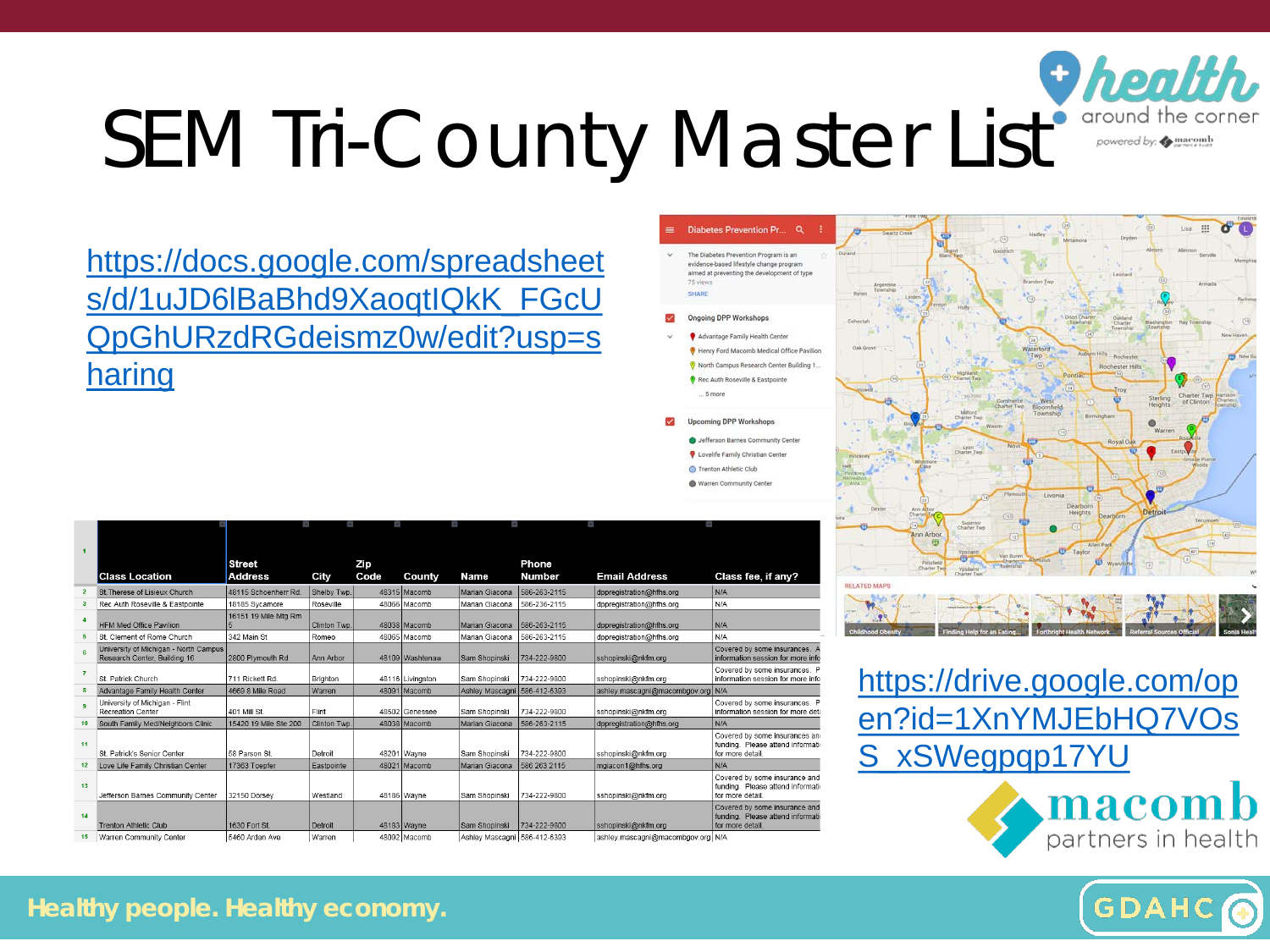

### HFH Documentation System

Uses:

- Participant Tracking
- Data Collection
- Reporting
	- CDC
	- PCPs/Providers
	- Insurers/health plans
- Over 825 users across US

[www.Training.FCNdocumentation.com](http://www.training.fcndocumentation.com/)



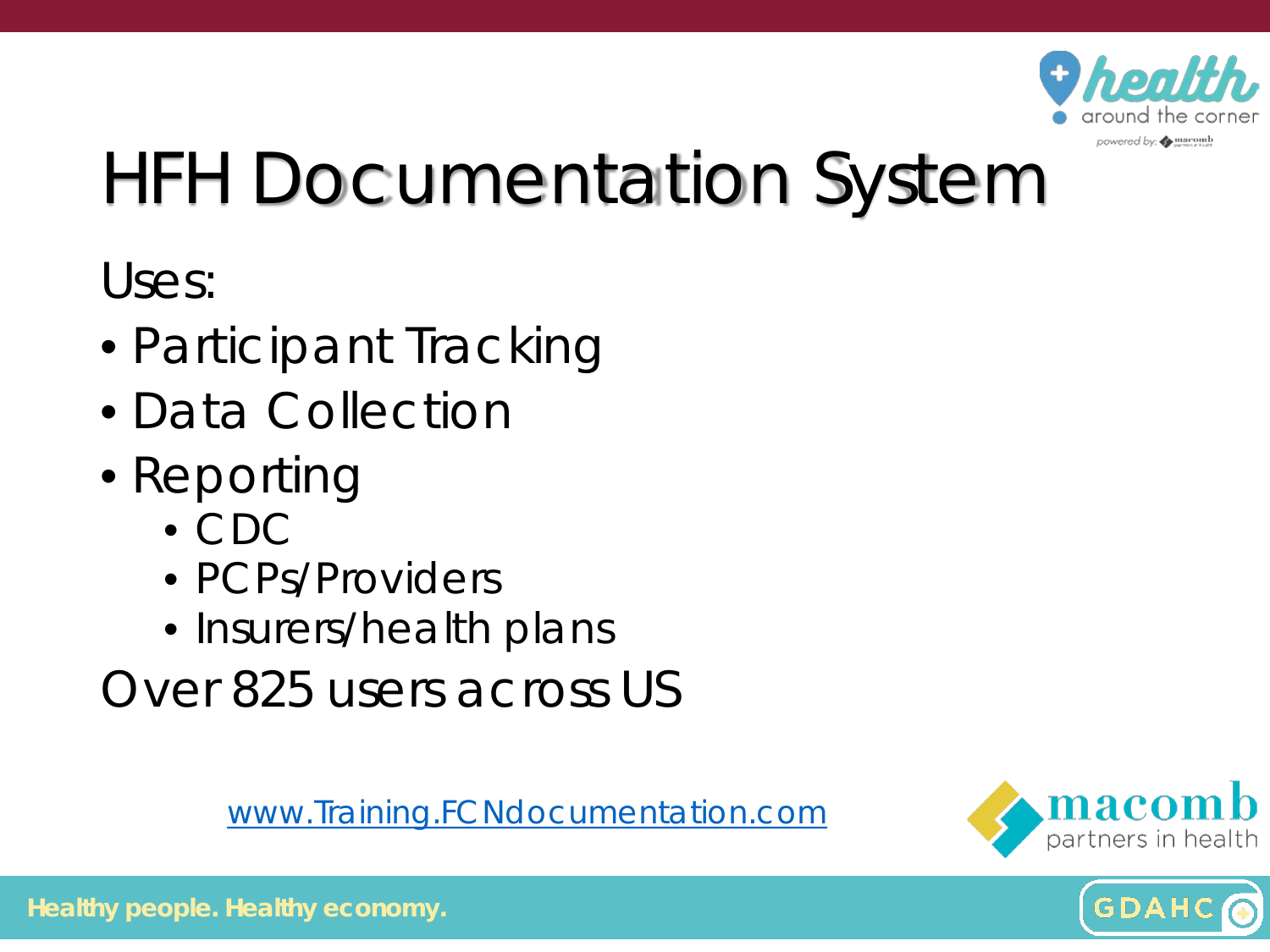

### **Questions?**

Lisa Mason 313-596-0811 lmason@gdahc.org

Ameldia Brown 586-263-2119 abrown1@hfhs.org